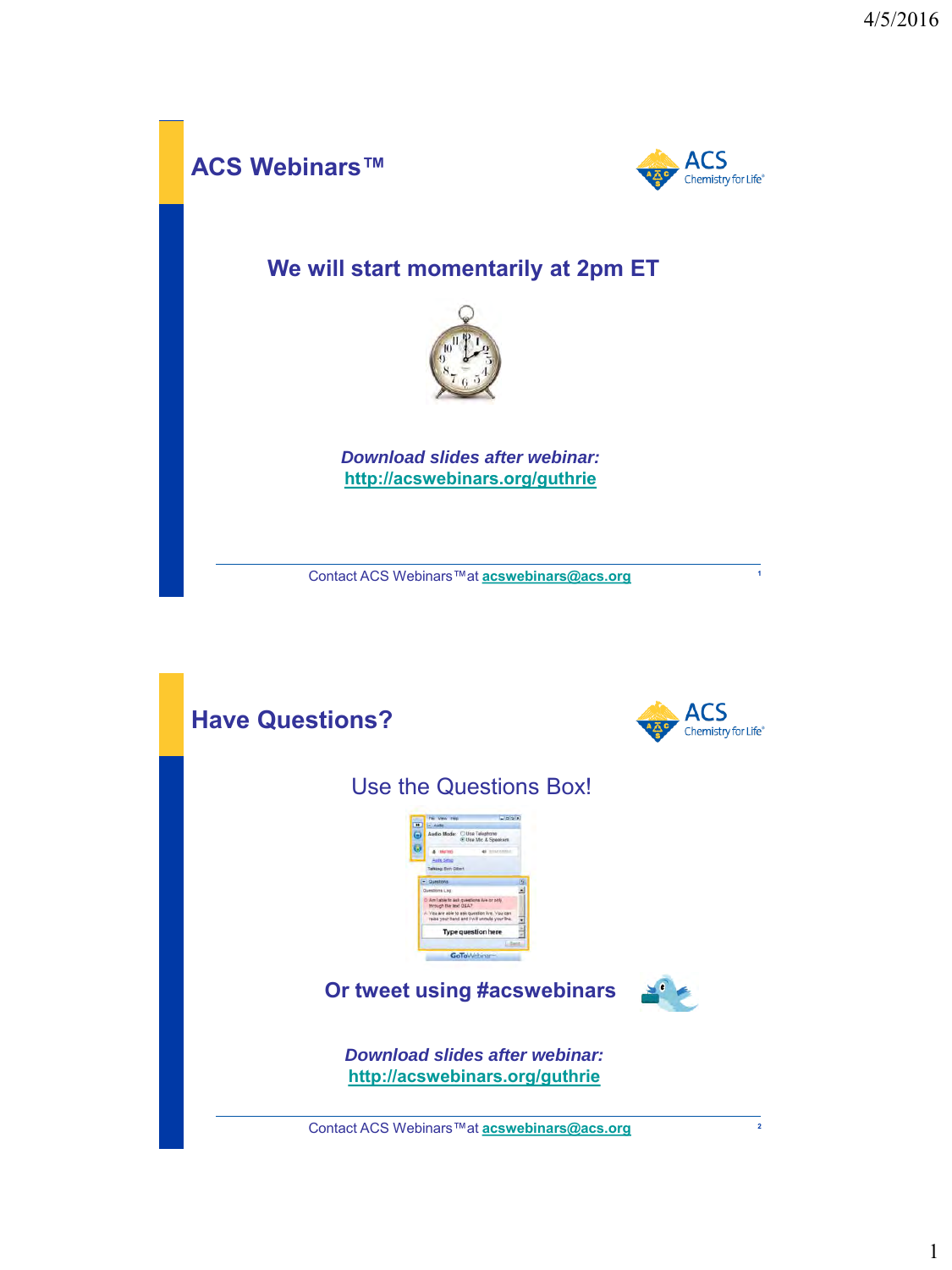## **2012 Virtual Career Fair** *[www.acswebinars.org](http://www.acswebinars.org/)*





March 26, 2012 **Job Searching with Social Media** *Joshua Waldman, author and trainer.*



March 27, 2012 **Surviving Chemistry with Humor** *Jorge Cham, Piled Higher and Deeper*

**<sup>3</sup>** Contact ACS Webinars™ at **[acswebinars@acs.org](mailto:acswebinars@acs.org)**

#### **Upcoming ACS Webinars™** *[www.acswebinars.org](http://www.acswebinars.org/)*





Tuesday March 6, 2012 **Tips for Creating High Impact Scientific Poster Presentations** *Dr. Brent Znosko of Saint Louis University.*



Thursday, March 8, 2012 **Measures of Green Chemistry Performance** *Dr. David Constable, Sustainability, Energy, Environment, Safety & Health Professional.*

**<sup>4</sup>** Contact ACS Webinars™ at **[acswebinars@acs.org](mailto:acswebinars@acs.org)**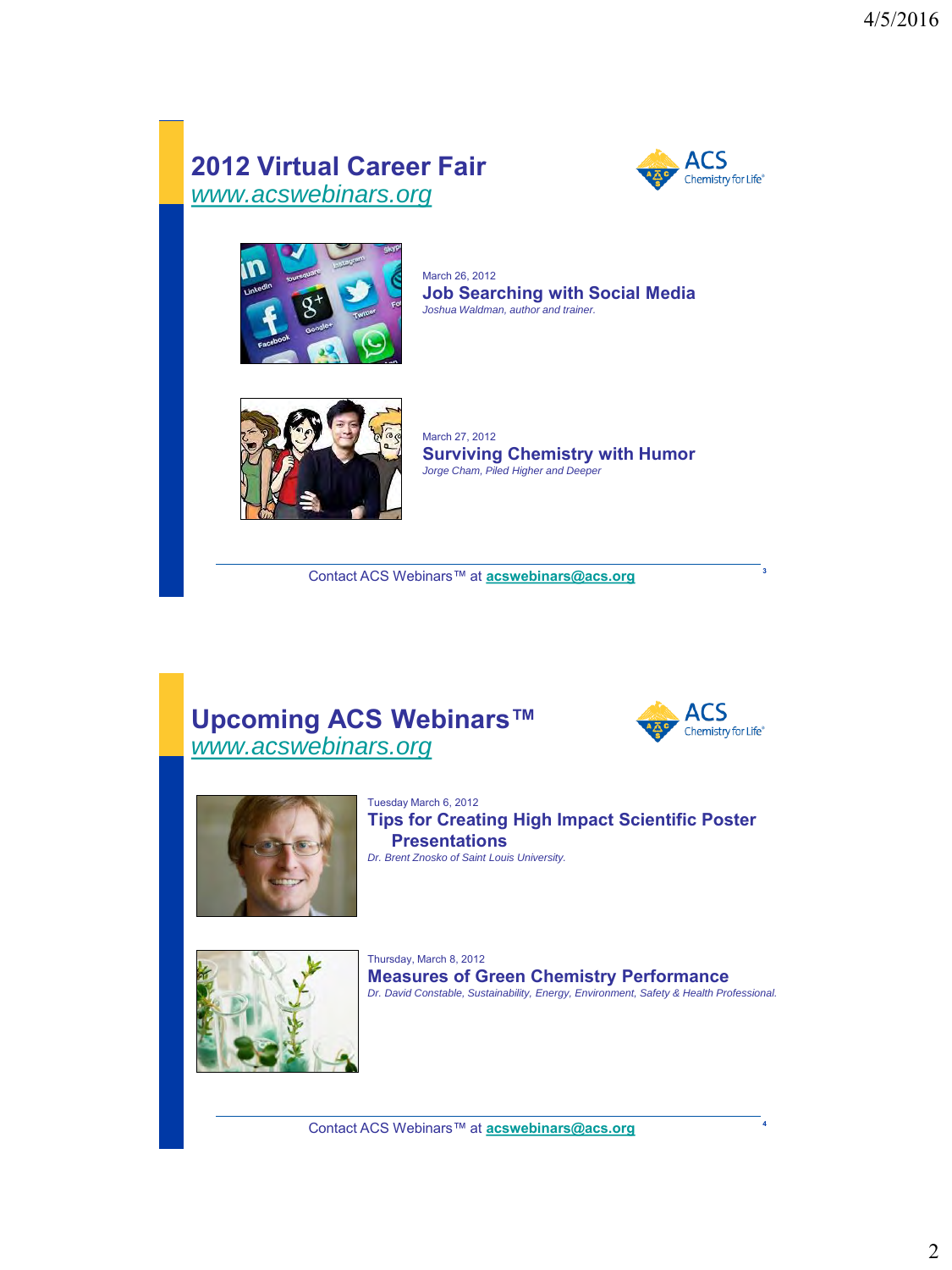#### **ACS WEBINARS™** March 1, 2012



#### **Secrets from the Other Side – What Recruiters Know that You Don't**



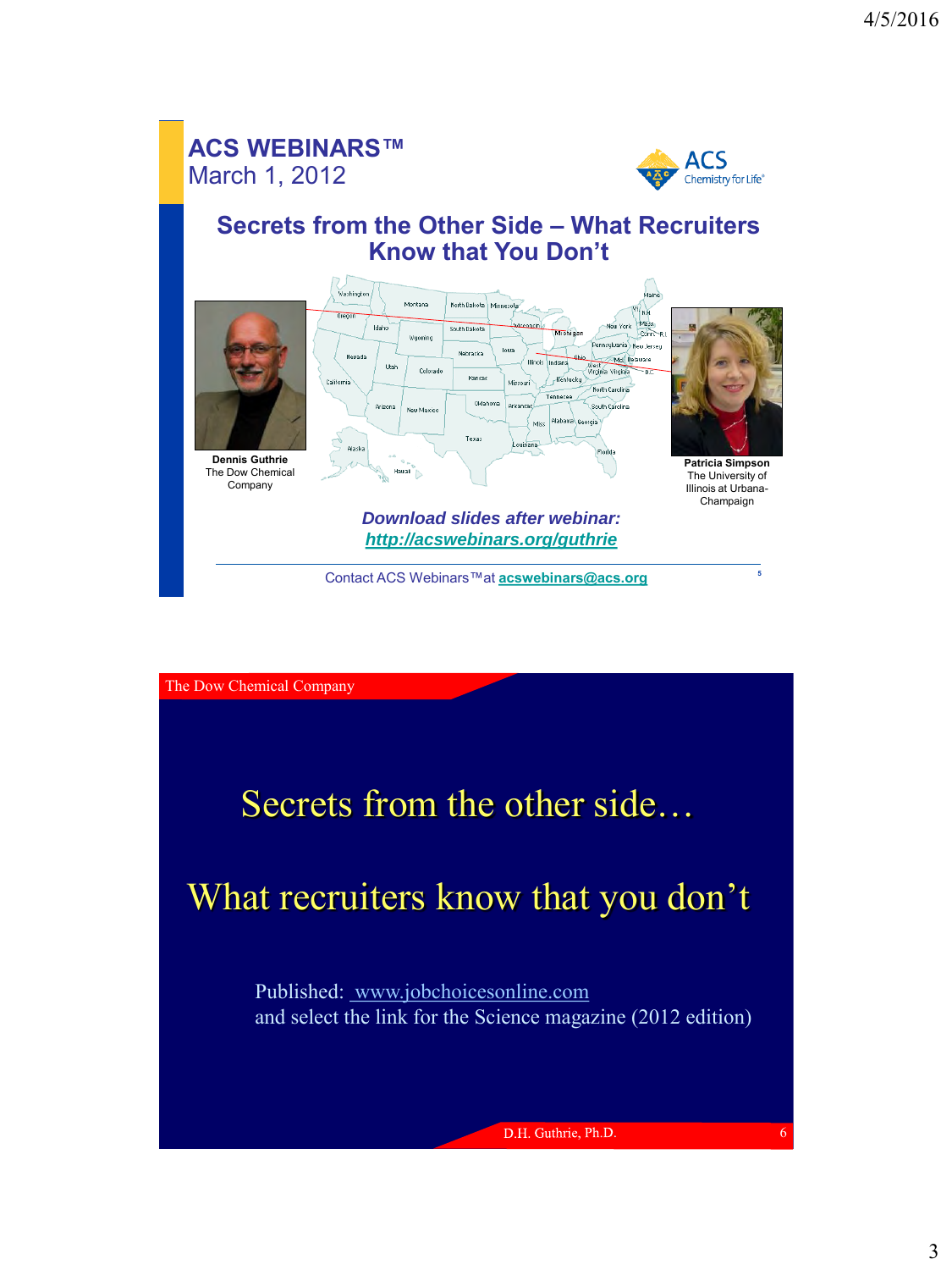

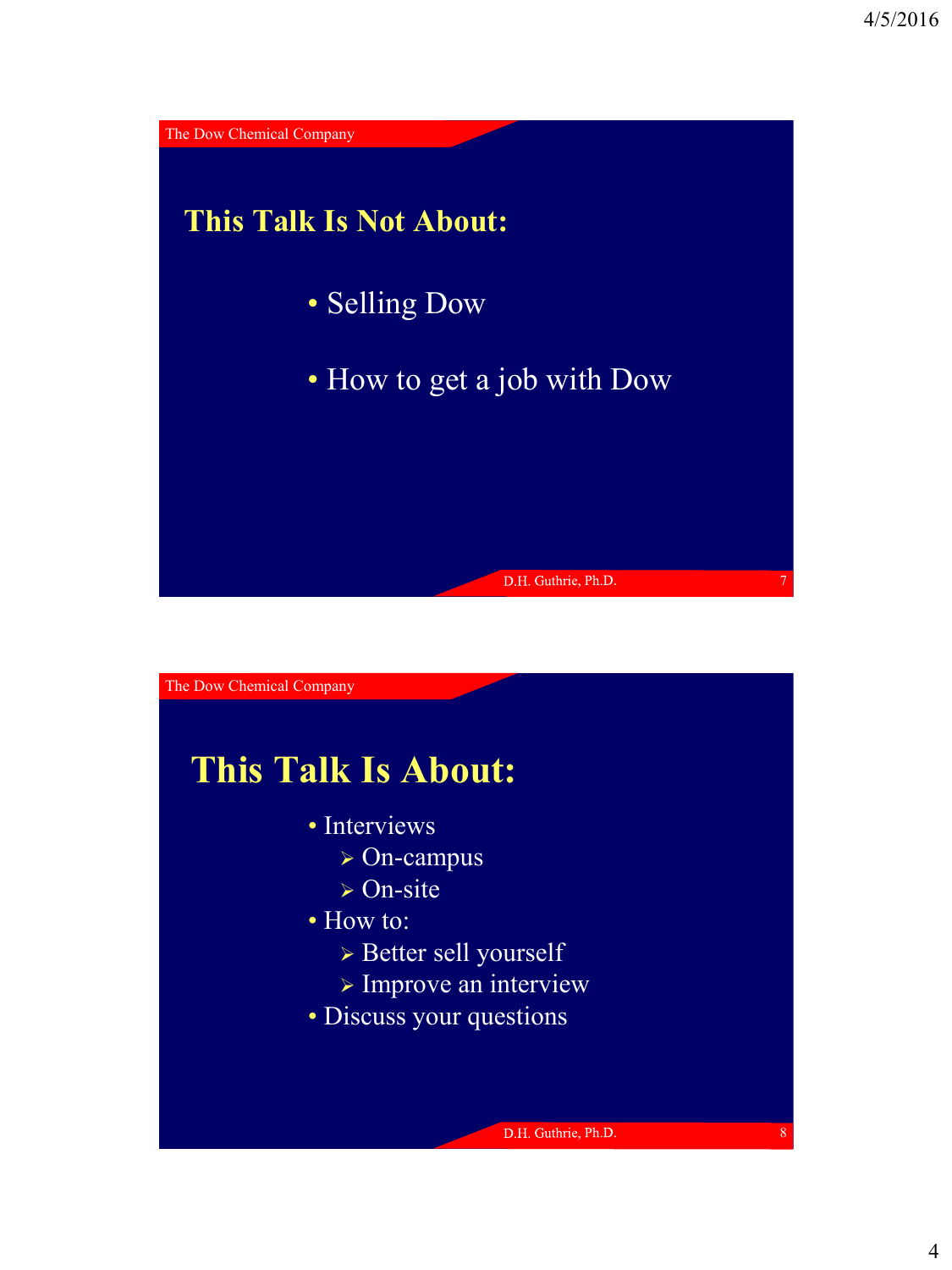

## **Imagine**

- A company in your area of training
- You are the owner or high level R&D person
- You are looking to hire people with your expertise fresh out of school
- What qualifications would you look for?

The Dow Chemical Company

## **Imagine**

- A company in your area of training
- You are the owner or high level R&D person
- You are looking to hire people with your

expertise fresh out of school

- What qualifications would you look for?
- **Would you hire you?\***

D.H. Guthrie, Ph.D.

10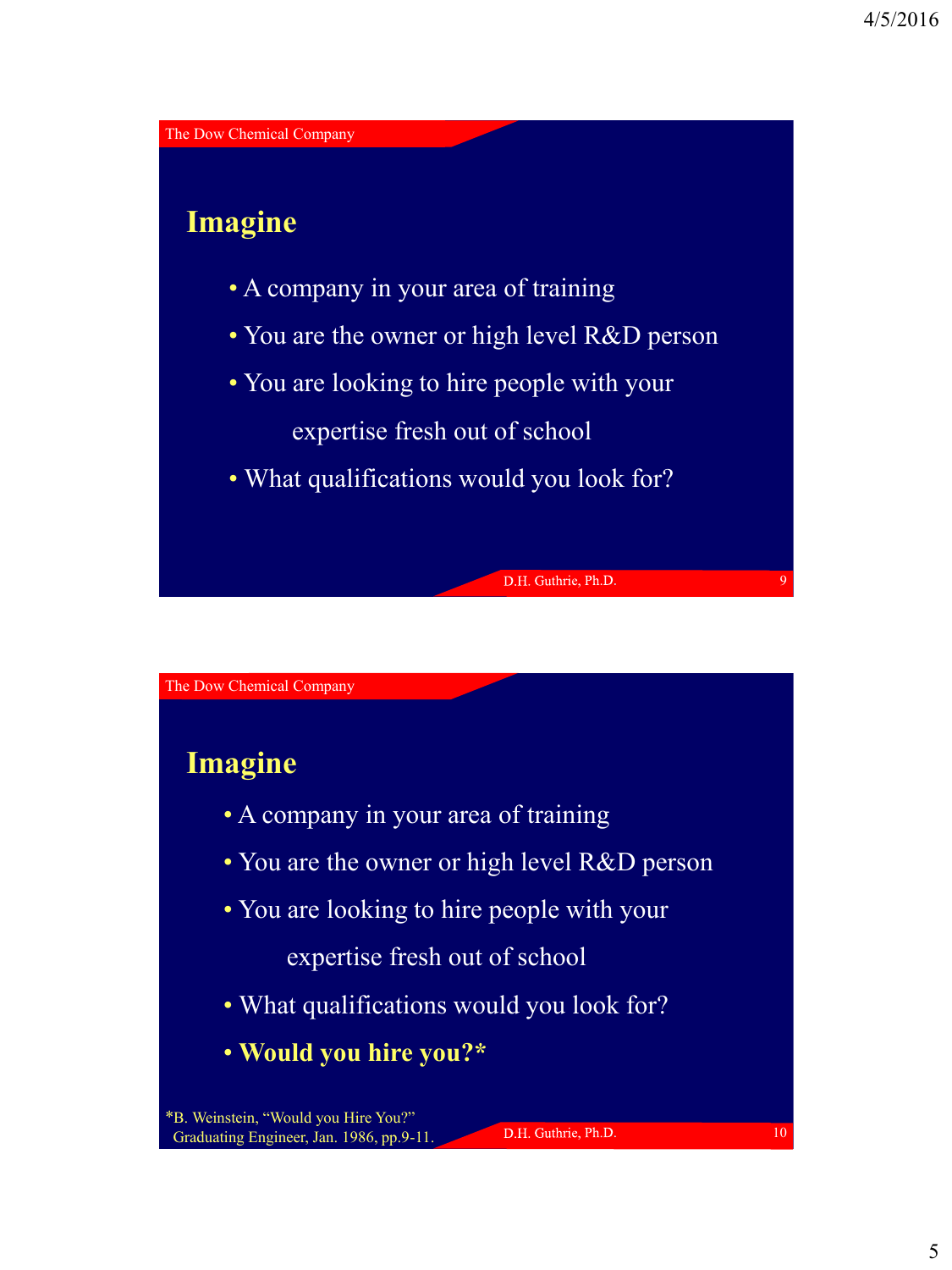FINISHED FILES ARE THE RE-SULT OF YEARS OF SCIENTIF-IC STUDY COMBINED WITH THE EXPERIENCE OF MANY YEARS OF EXPERTS.

D.H. Guthrie, Ph.D.

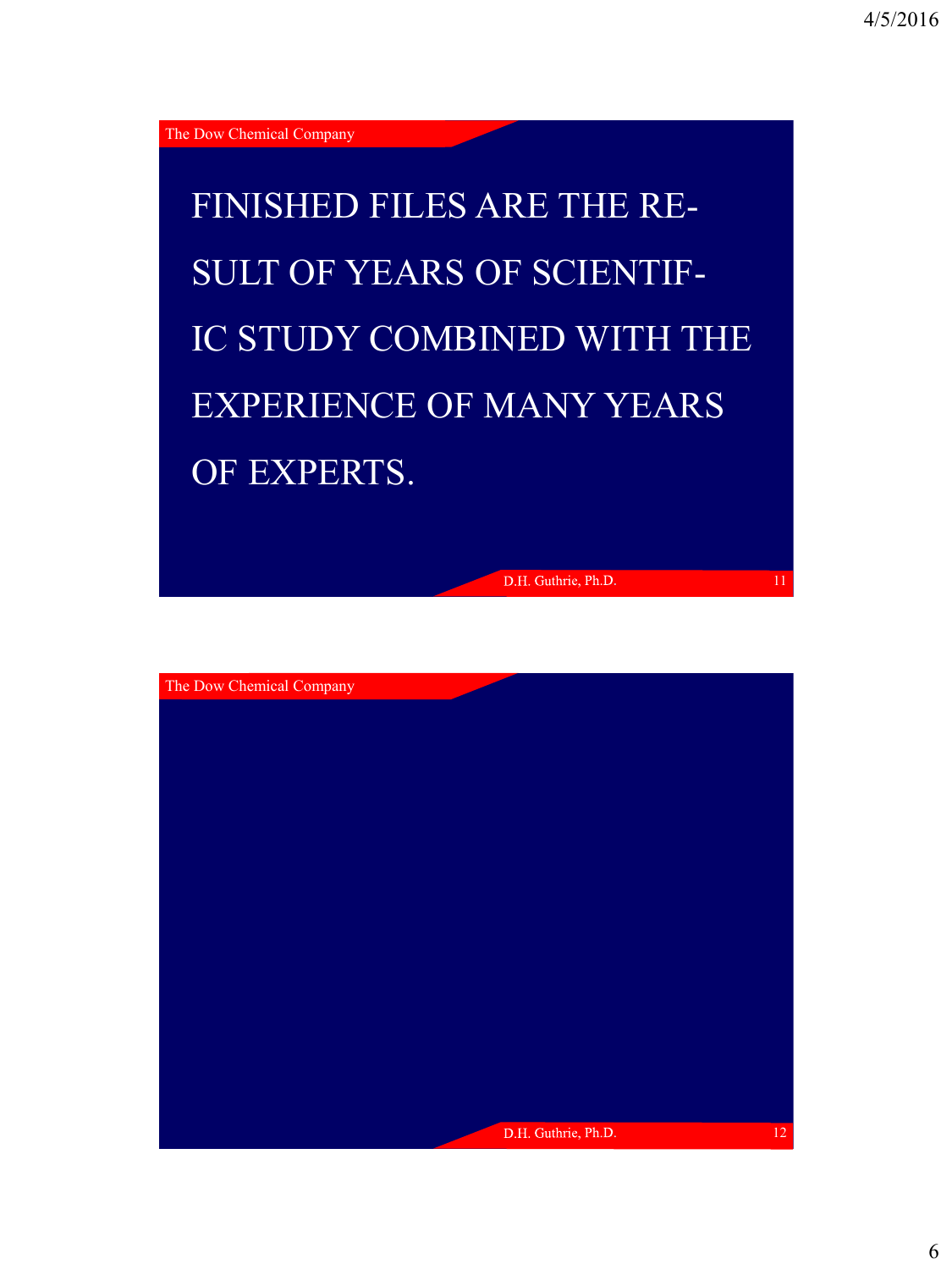FINISHED FILES ARE THE RE-SULT OF YEARS OF SCIENTIF-IC STUDY COMBINED WITH THE EXPERIENCE OF MANY YEARS OF EXPERTS.

D.H. Guthrie, Ph.D.

13

The Dow Chemical Company D.H. Guthrie, Ph.D. 14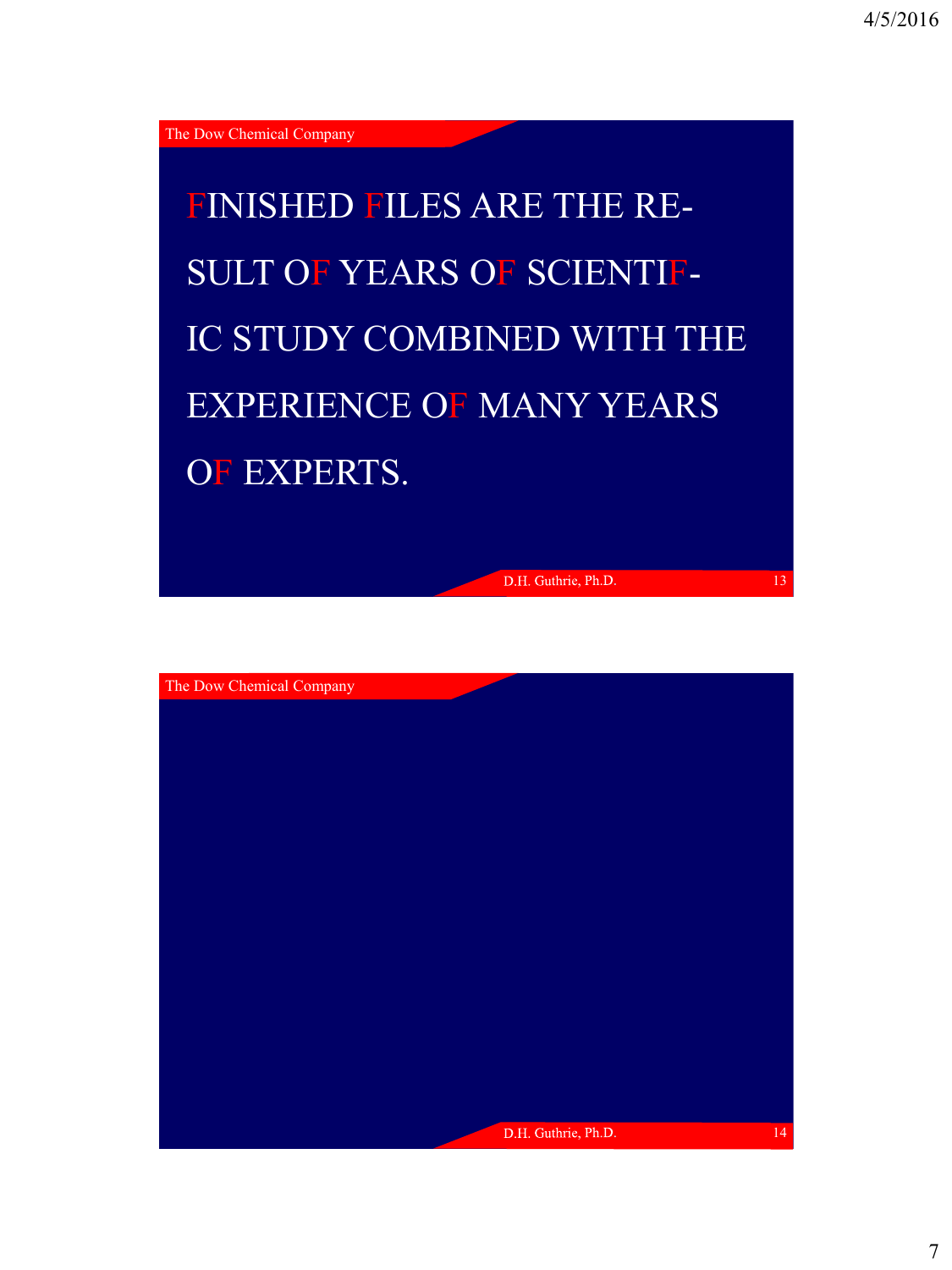

# **Question #1 What Job Does the Person Want?**

- Don't be concerned about being TOO specific
	- $\triangleright$  For example, "I'm willing to do anything" indicates a lack of thought and preparation
	- List your interests/desires and support them with reasons why
		- Give 2-4 examples
- Be prepared to explain anything you say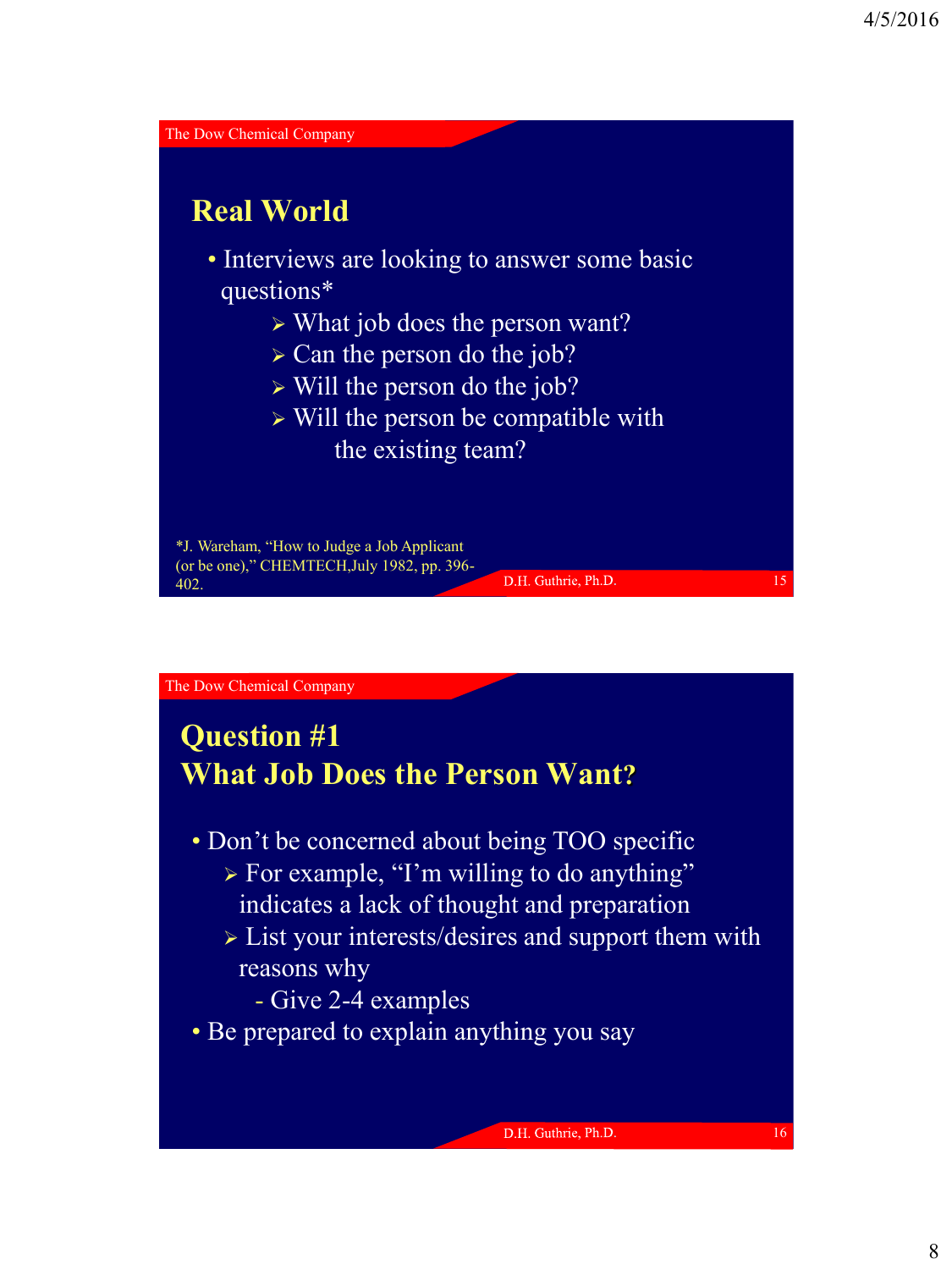## **Question #2 Can The Person Do The Job?**

- This translates to technical capabilities!
	- Background
	- $\triangleright$  Skills
	- **> Technical expertise**
- Your degree
	- $\triangleright$  Basically the degree says you "can"
	- > Discuss YOURSELF & how you "have"
- Remember you are selling yourself
- Discuss what YOU did/contributed/accomplished

D.H. Guthrie, Ph.D.

The Dow Chemical Company

## **Question #3 Will the Person Do the Job?**

- Past performance/leadership predicts future performance/leadership
- Discuss what you have done
	- $\triangleright$  Objective & goals of your work
	- $\triangleright$  How you did the work
	- $\triangleright$  The results of your work
- Discuss what you did beyond the norm
	- $\triangleright$  New project direction
	- $\triangleright$  Inter-department involvement
	- $\triangleright$  Inter-university collaborations

D.H. Guthrie, Ph.D.

18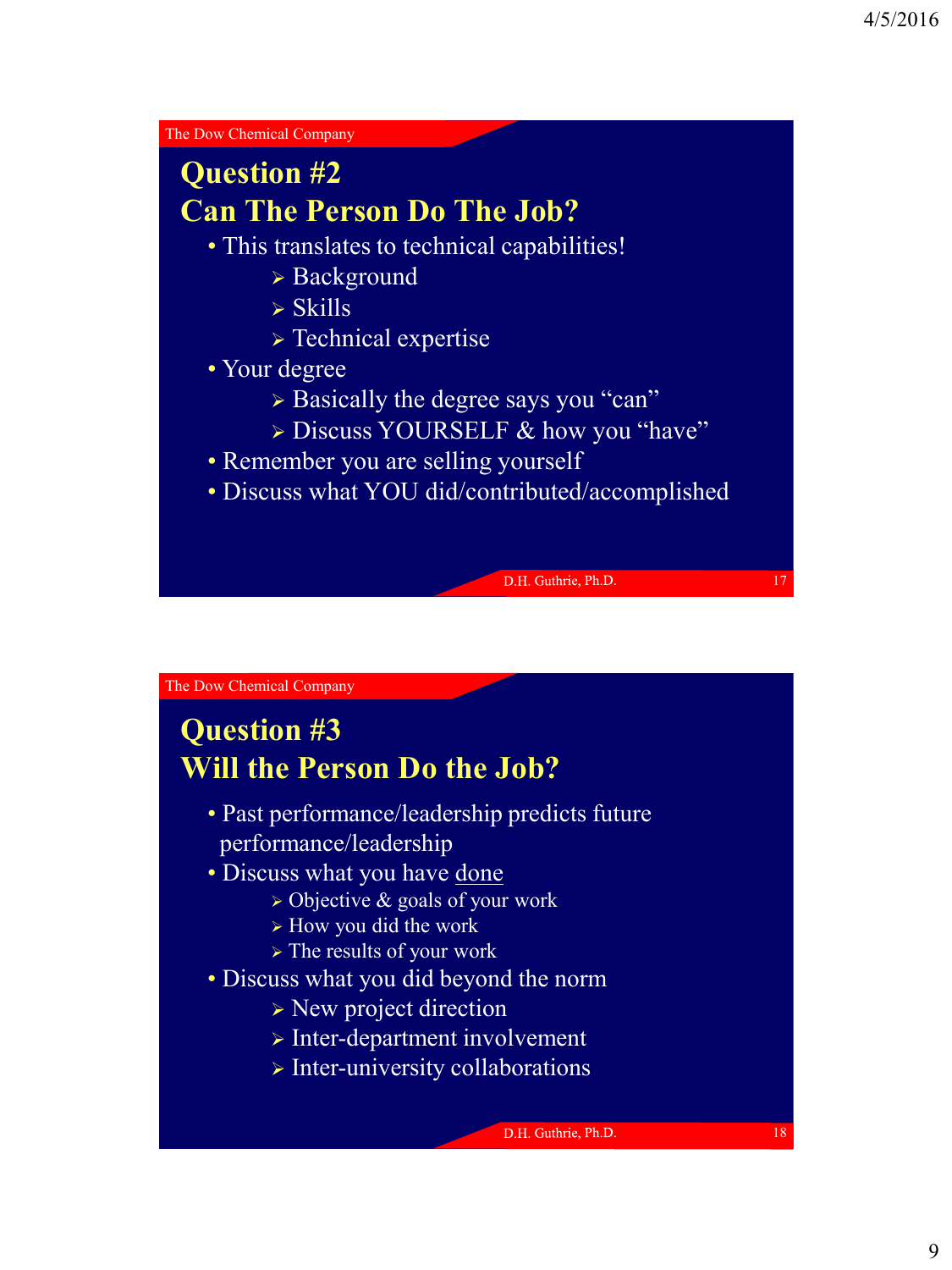

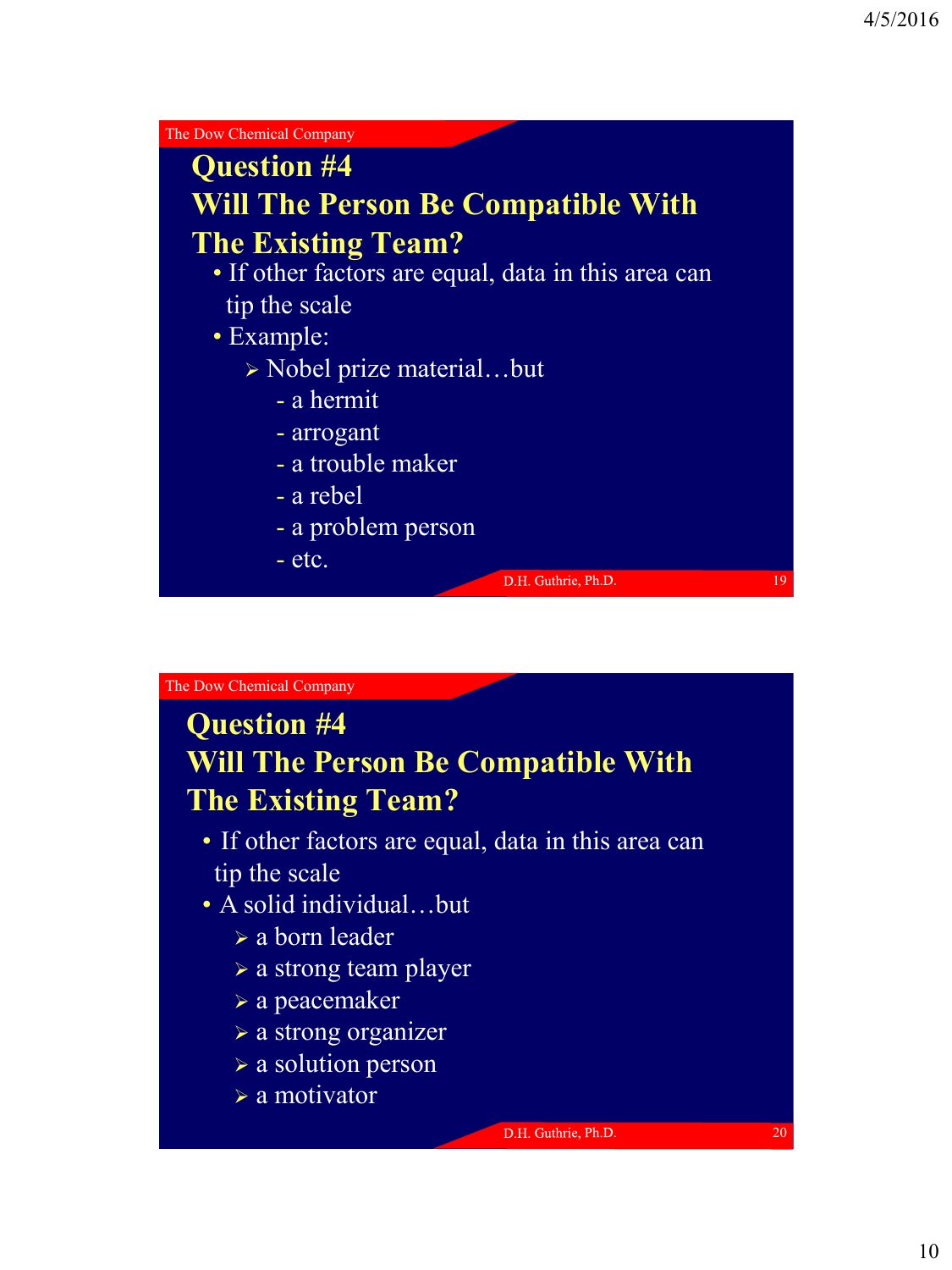

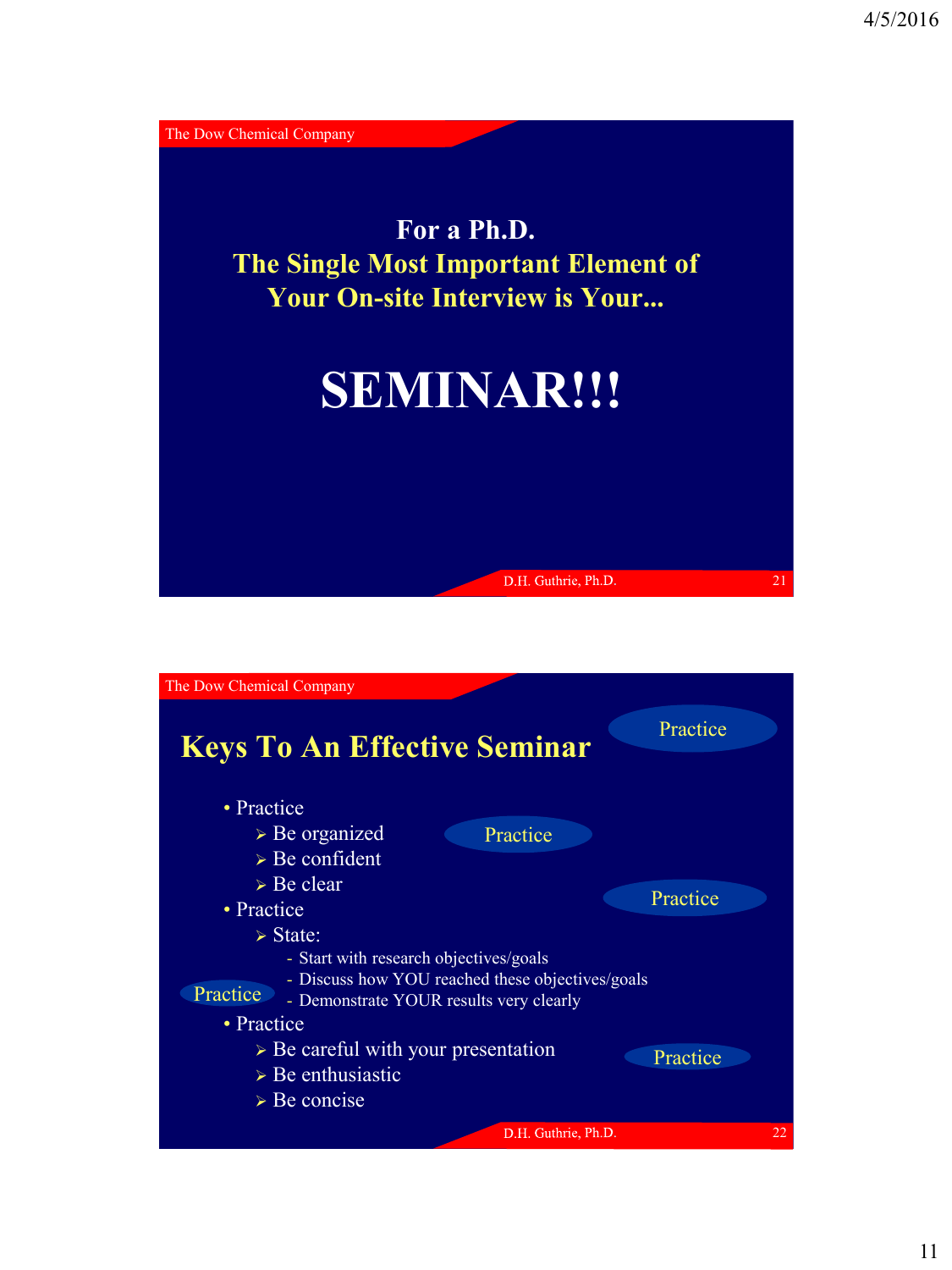

# **Interviewing… Points To Remember**

- Allow the interviewer to lead the interview
- However, some amount of initiative is fine
	- Make use of a summary comment:
		- "I'd like to describe myself in 1-3 points"
	- > My educ./work (research) has demonstrated my technical abilities, however, in addition…
		- Make a brief statement regarding your major strengths… ability to:
		- organize
		- motivate myself & others
		- work with others
		- be a team player
		- lead

#### - etc.

D.H. Guthrie, Ph.D.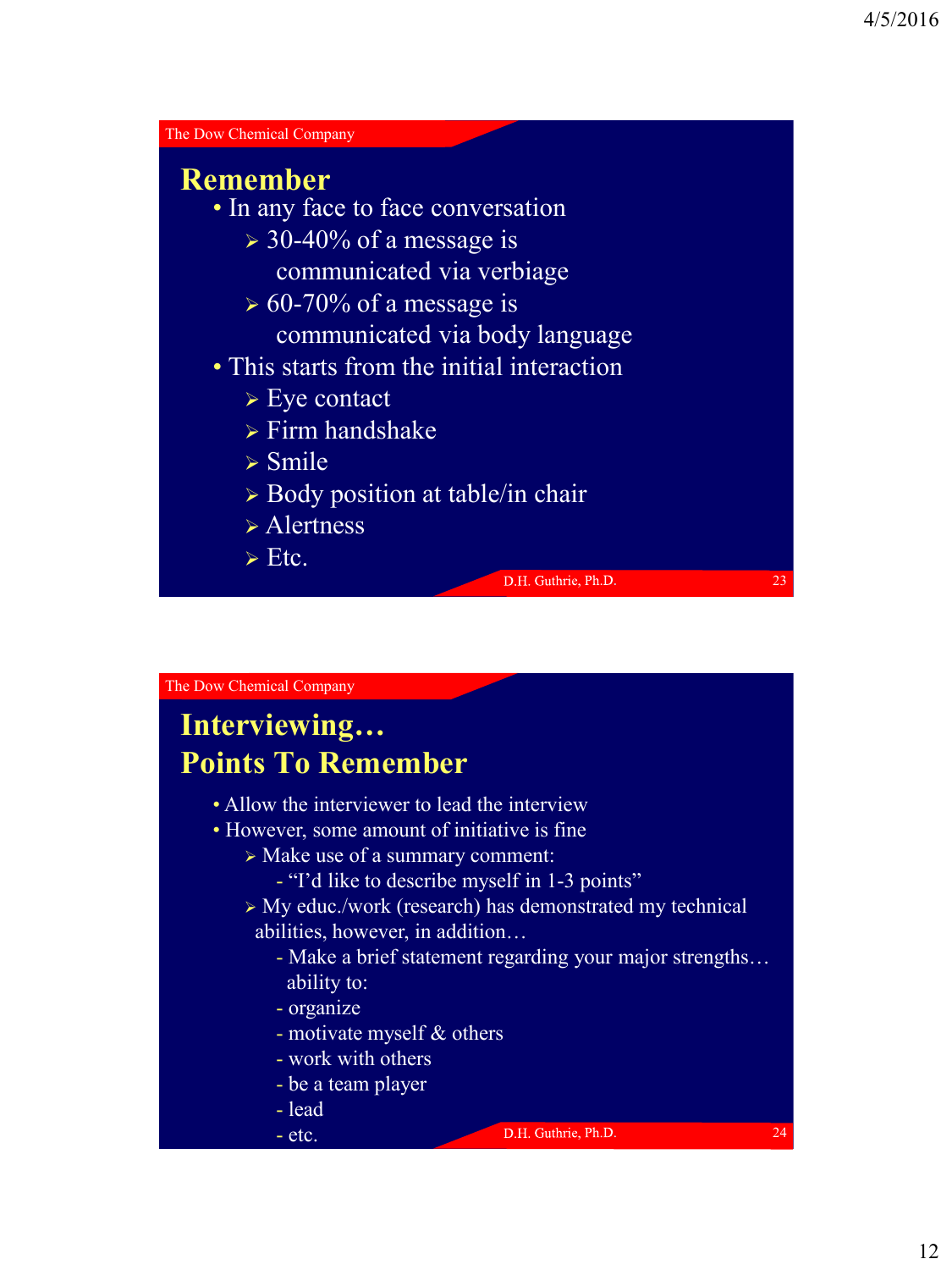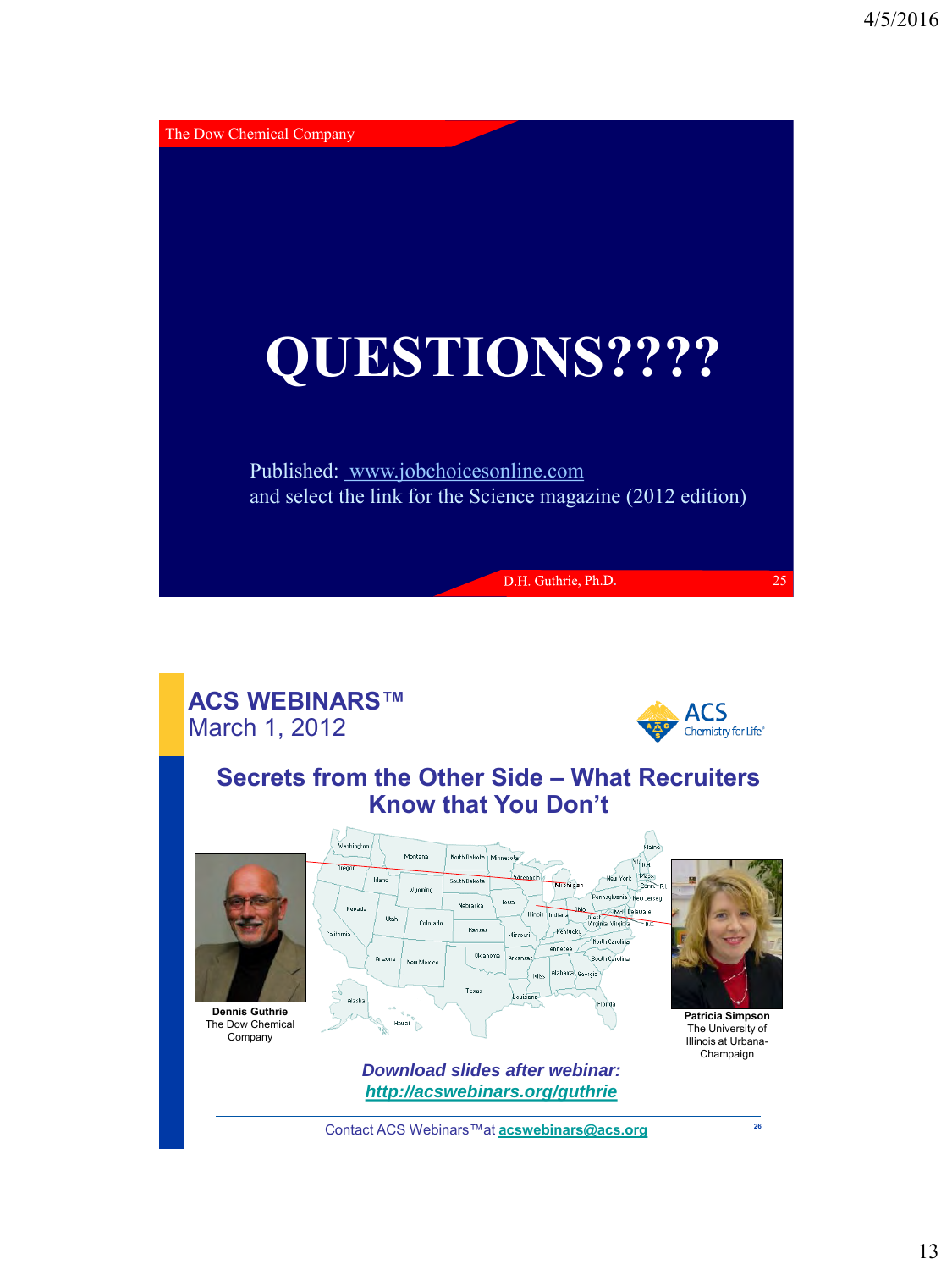

## **2012 Virtual Career Fair** *[www.acswebinars.org](http://www.acswebinars.org/)*





March 26, 2012 **Job Searching with Social Media** *Joshua Waldman, author and trainer*



March 27, 2012 **Surviving Chemistry with Humor** *Jorge Cham, Piled Higher and Deeper*

**<sup>28</sup>** Contact ACS Webinars™ at **[acswebinars@acs.org](mailto:acswebinars@acs.org)**